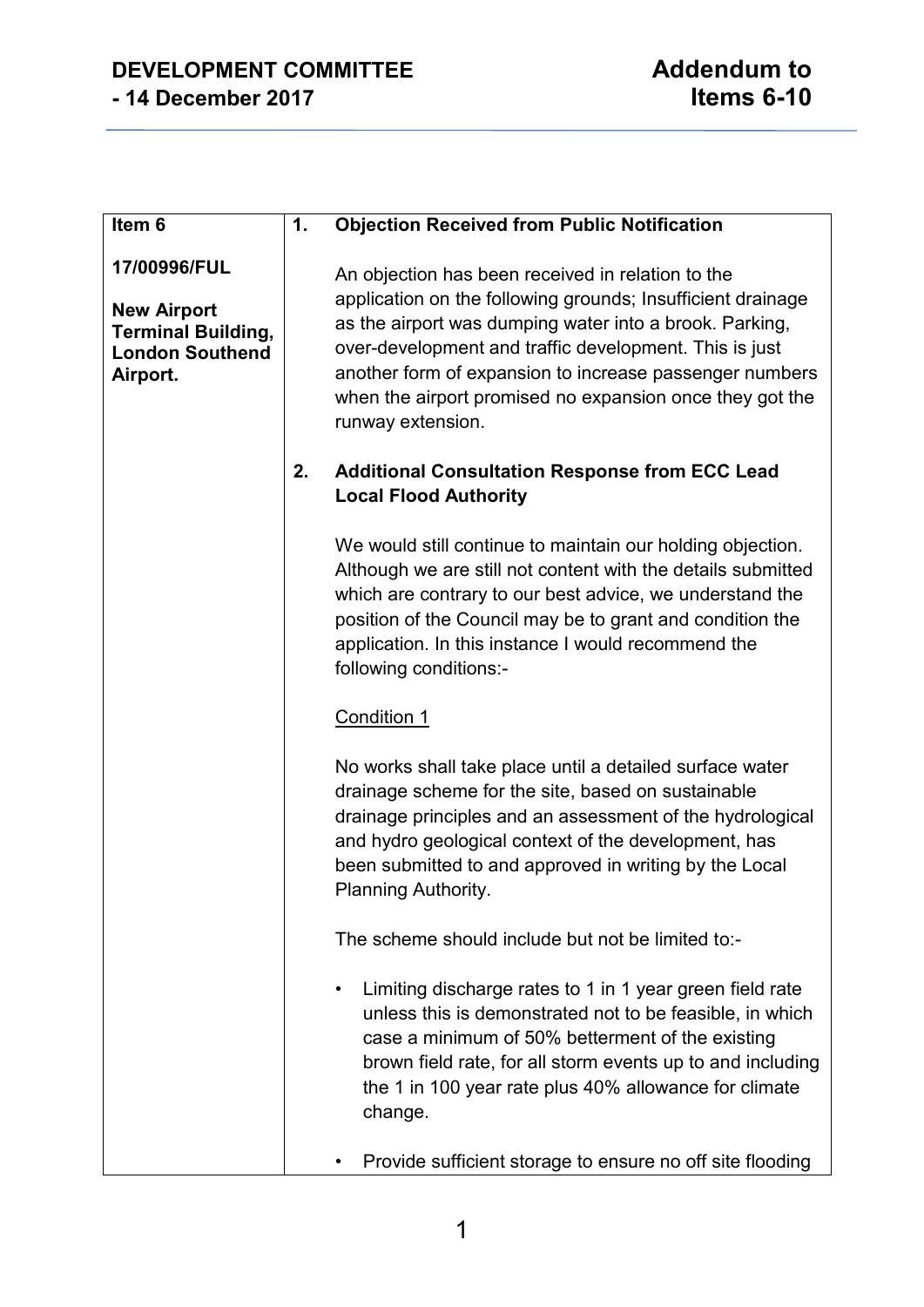| as a result of the development during all storm events<br>up to and including the 1 in 100 year plus 40% climate<br>change event.                         |
|-----------------------------------------------------------------------------------------------------------------------------------------------------------|
| Details of capacity within the existing drainage network<br>if this is to be utilised.                                                                    |
| Final modelling and calculations for all areas of the<br>drainage system, including run off rate and storage<br>provision.                                |
| The appropriate level of treatment for all run off leaving<br>the site, in line with the CIRIA SuDS Manual C753.                                          |
| Permission from the relevant water authority to connect<br>$\bullet$<br>to the existing surface water sewer.                                              |
| Detailed engineering drawings of each component of<br>٠<br>the drainage scheme.                                                                           |
| A final drainage plan which details exceedance and<br>٠<br>conveyance routes, FFL and ground levels, and<br>location and sizing of any drainage features. |
| A written report summarising the final strategy and<br>highlighting any minor changes to the approved<br>strategy.                                        |
| The scheme shall subsequently be implemented prior to<br>occupation.                                                                                      |
| Reason                                                                                                                                                    |
| To prevent flooding by ensuring the satisfactory storage<br>of/disposal of surface water from the site.                                                   |
| To ensure the effective operation of SuDS features<br>over the lifetime of the development.                                                               |
| To provide mitigation of any environmental harm which<br>may be caused to the local water environment                                                     |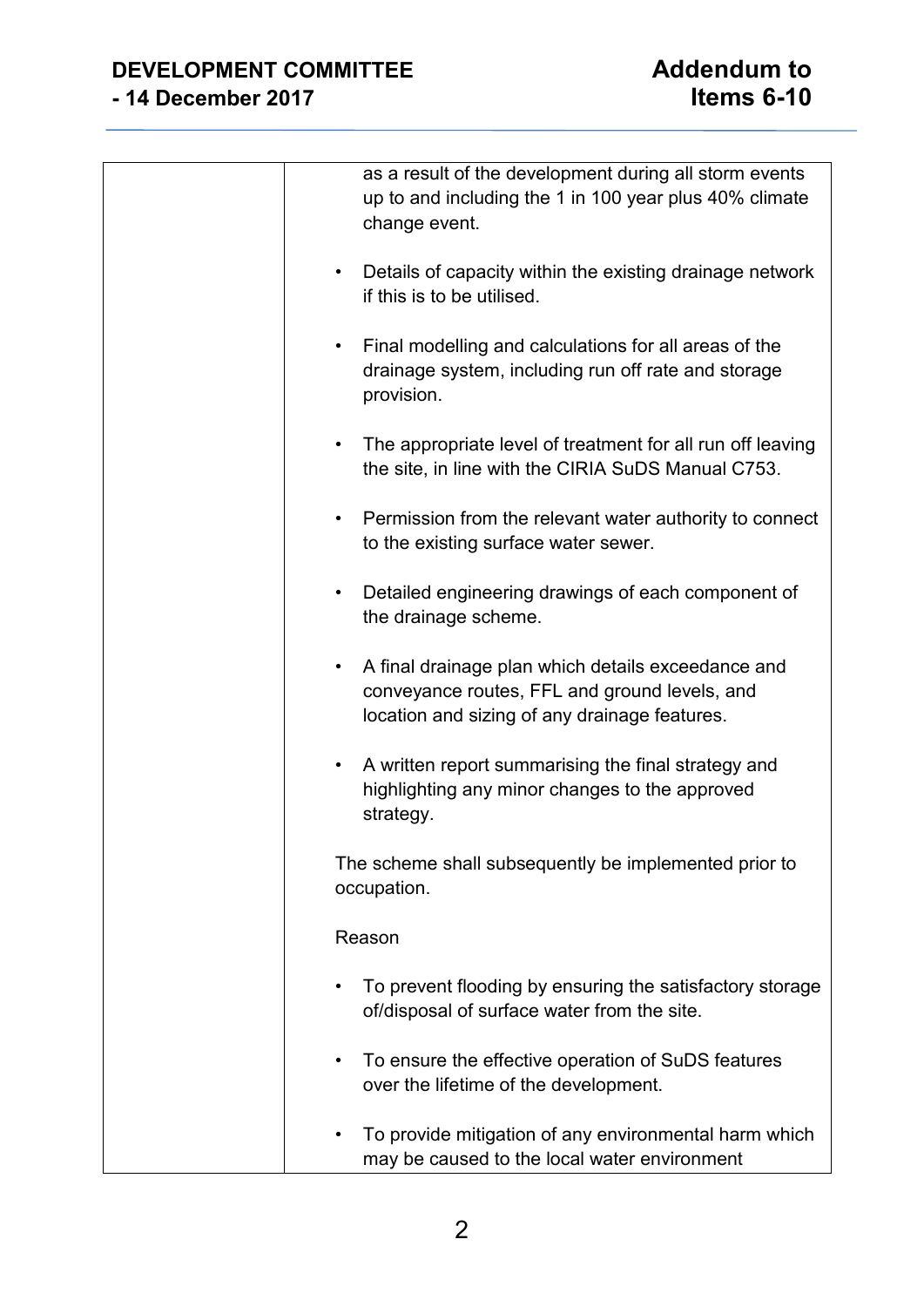| Failure to provide the above required information<br>before commencement of works may result in a system<br>being installed that is not sufficient to deal with surface<br>water occurring during rain fall events and may lead to<br>increased flood risk and pollution hazard from the site.                              |
|-----------------------------------------------------------------------------------------------------------------------------------------------------------------------------------------------------------------------------------------------------------------------------------------------------------------------------|
| Condition 2                                                                                                                                                                                                                                                                                                                 |
| No works shall take place until a Maintenance Plan<br>detailing the maintenance arrangements including who is<br>responsible for different elements of the surface water<br>drainage system and the maintenance activities/<br>frequencies, has been submitted to and agreed in writing<br>by the Local Planning Authority. |
| Should any part be maintainable by a maintenance<br>company, details of long term funding arrangements<br>should be provided.                                                                                                                                                                                               |
| Reason                                                                                                                                                                                                                                                                                                                      |
| To ensure appropriate maintenance arrangements are put<br>in place to enable the surface water drainage system to<br>function as intended to ensure mitigation against flood risk.                                                                                                                                          |
| Failure to provide the above required information before<br>commencement of works may result in the installation of a<br>system that is not properly maintained and may increase<br>flood risk or pollution hazard from the site.                                                                                           |
| Condition 3                                                                                                                                                                                                                                                                                                                 |
| The applicant or any successor in title must maintain<br>yearly logs of maintenance which should be carried out in<br>accordance with any approved Maintenance Plan. These<br>must be available for inspection upon a request by the<br>Local Planning Authority.                                                           |
| Reason                                                                                                                                                                                                                                                                                                                      |
| To ensure the SuDS are maintained for the lifetime of the                                                                                                                                                                                                                                                                   |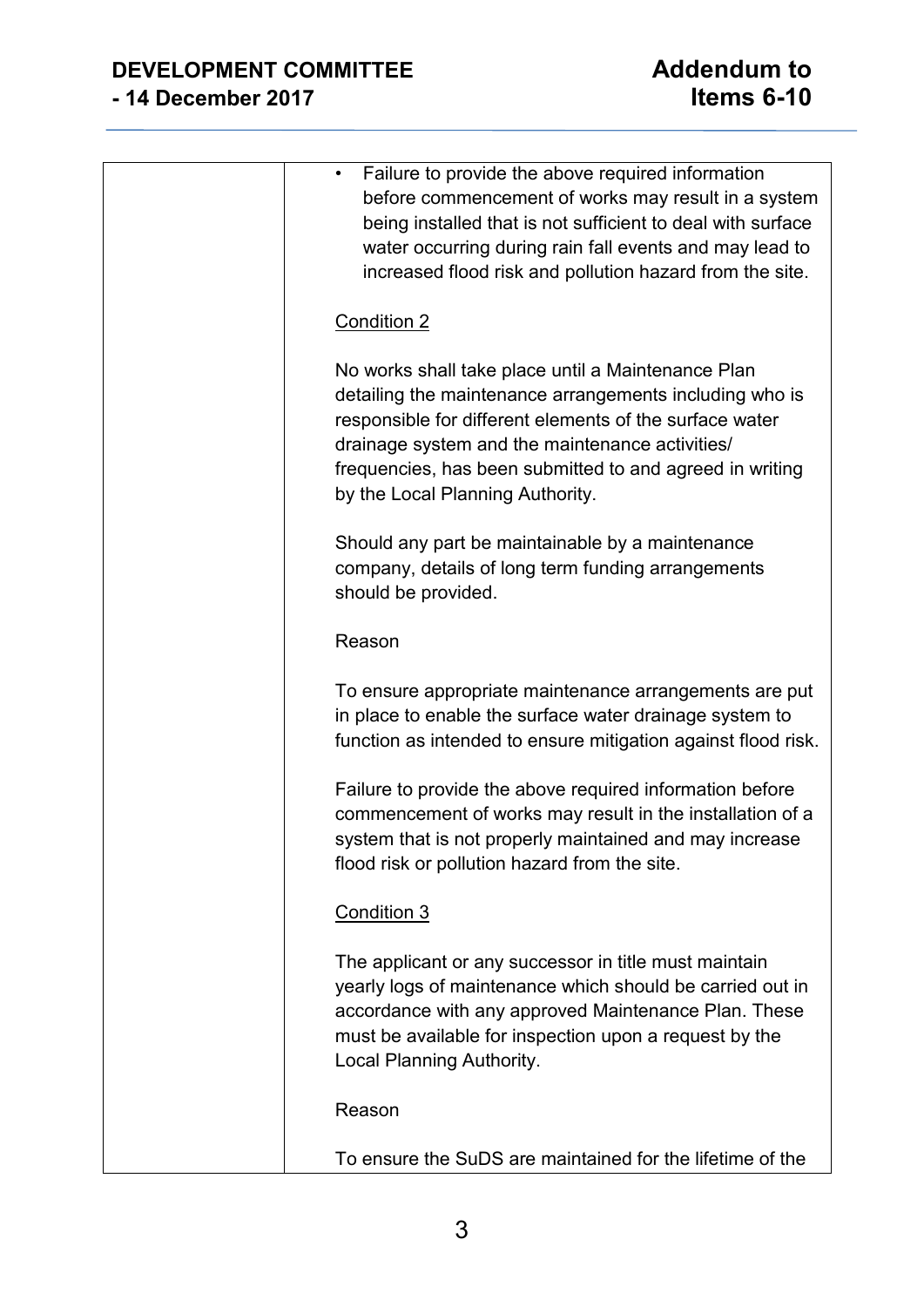|                                                                                                                                                    |    | development, as outlined in any approved Maintenance<br>Plan, so that they continue to function as intended to<br>ensure mitigation against flood risk.                                                                                                                                                                                                                                                                                                                                                                                                                                                                           |
|----------------------------------------------------------------------------------------------------------------------------------------------------|----|-----------------------------------------------------------------------------------------------------------------------------------------------------------------------------------------------------------------------------------------------------------------------------------------------------------------------------------------------------------------------------------------------------------------------------------------------------------------------------------------------------------------------------------------------------------------------------------------------------------------------------------|
|                                                                                                                                                    |    | If you would be minded to condition the application, while<br>our holding objection is maintained, the LPA would be<br>liable for any flooding on site. This is due to the application<br>being granted against our recommendations.                                                                                                                                                                                                                                                                                                                                                                                              |
|                                                                                                                                                    | 3. | <b>Officer Comment in Response to ECC Lead Local</b><br><b>Flood Authority Comments</b>                                                                                                                                                                                                                                                                                                                                                                                                                                                                                                                                           |
|                                                                                                                                                    |    | In officers' view there is capacity within the airport site to<br>provide the necessary water storage in a surface water<br>drainage scheme to ensure that the run off rate required by<br>ECC Lead Local Flood Authority can be met. As a<br>consequence, officers are satisfied that an acceptable<br>detailed surface water drainage strategy can be achieved<br>and as a result it would be appropriate to condition the<br>requirement for such. The condition(s) is worded such that<br>no development could commence before the detailed<br>surface water drainage strategy was agreed by the Local<br>Planning Authority. |
|                                                                                                                                                    |    | The recommendation is as originally published with the<br>substitution of condition 11 with the three additional<br>conditions, as stated above.                                                                                                                                                                                                                                                                                                                                                                                                                                                                                  |
| Item 7<br>17/00588/REM                                                                                                                             | 1. | <b>Additional Ecological Information Supplied</b>                                                                                                                                                                                                                                                                                                                                                                                                                                                                                                                                                                                 |
| <b>Land North Of</b><br><b>London Road And</b><br><b>South Of Rawreth</b><br><b>Lane And West Of</b><br><b>Rawreth Industrial</b><br><b>Estate</b> |    | Since completion of the officer report further ecological<br>information has been supplied by the agent from their<br>ecological consultant in the form of field notes from 2016, a<br>badger and water vole activity plan from 2016 and an<br>accompanying letter. This is in response to the comments<br>received from the Council's ecological consultant.                                                                                                                                                                                                                                                                     |
| <b>Rawreth Lane</b><br>Rayleigh                                                                                                                    |    | This confirms that survey work has been undertaken in<br>2016 and advises that the position remains as reported in<br>the approved 2015 outline application, with the absence of<br>protected species within the reserved matters area of the<br>site.                                                                                                                                                                                                                                                                                                                                                                            |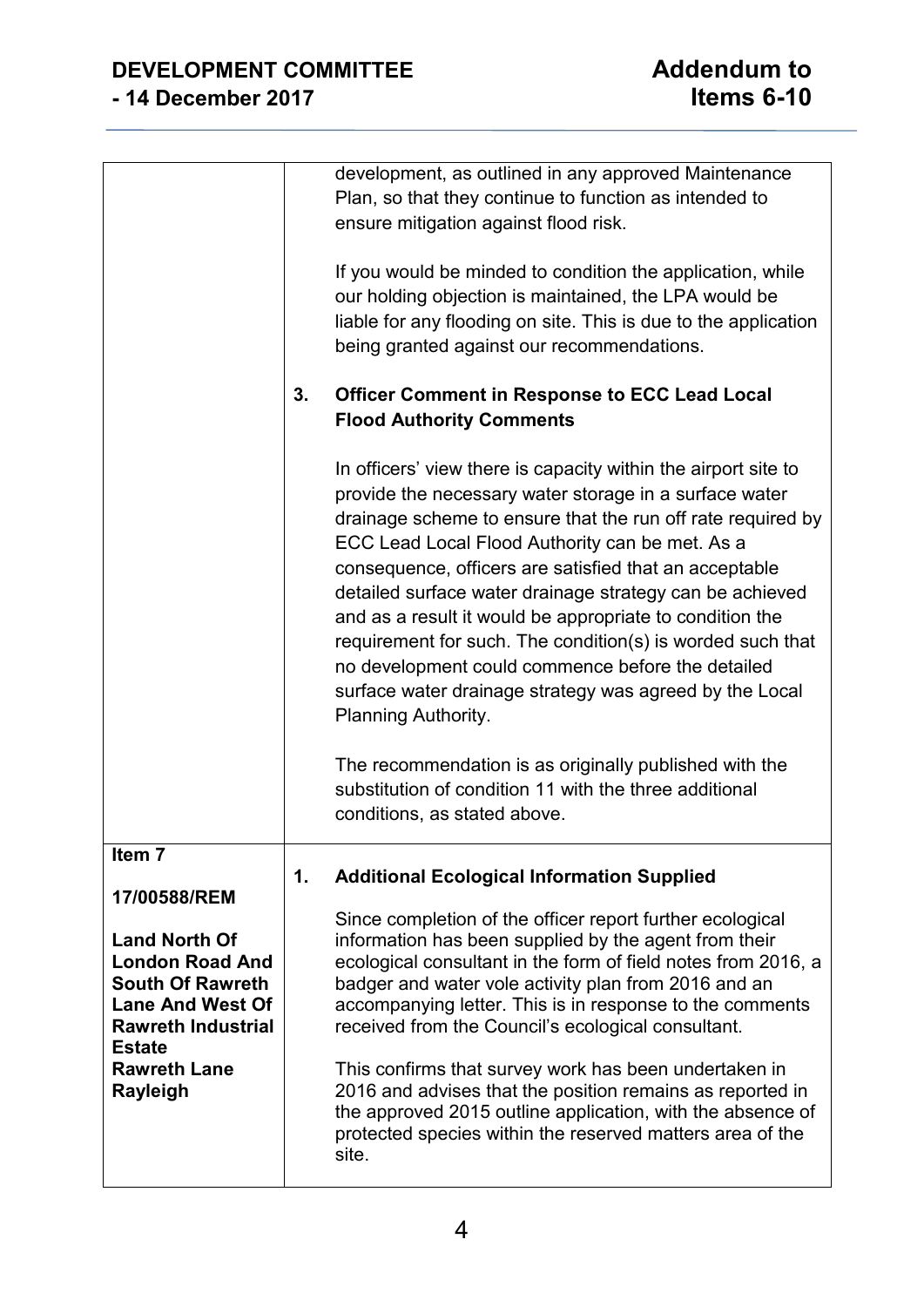|    | <b>Officer Comments</b>                                                                                                                                                                                                                                                                                                                                                                                                                                                                                                                                                                                                                                             |
|----|---------------------------------------------------------------------------------------------------------------------------------------------------------------------------------------------------------------------------------------------------------------------------------------------------------------------------------------------------------------------------------------------------------------------------------------------------------------------------------------------------------------------------------------------------------------------------------------------------------------------------------------------------------------------|
|    | Mitigation surrounding great crested newts continues to be<br>controlled through condition 23 of the outline application<br>which requires a European protected species mitigation<br>strategy to be prepared in consultation with the Local<br>Planning Authority and Natural England prior to<br>commencement of development in each phase for the<br>protection of great crested newts.                                                                                                                                                                                                                                                                          |
|    | It remains officers' view, confirmed further through the<br>supporting letter and additional survey information<br>provided by the applicant's ecological consultant, that no<br>further conditions are required regarding ecology at the<br>site.                                                                                                                                                                                                                                                                                                                                                                                                                  |
| 2. | <b>Further Comments from Agents</b>                                                                                                                                                                                                                                                                                                                                                                                                                                                                                                                                                                                                                                 |
|    | The agents have raised concern with the condition<br>suggested by officers as part of this application.                                                                                                                                                                                                                                                                                                                                                                                                                                                                                                                                                             |
|    | The agents consider that the condition does not meet the<br>'necessity' test and that it is repetition of conditions already<br>attached to the outline application. They do not consider<br>that further conditions are needed.                                                                                                                                                                                                                                                                                                                                                                                                                                    |
|    | <b>Officer Comments</b>                                                                                                                                                                                                                                                                                                                                                                                                                                                                                                                                                                                                                                             |
|    | Conditions need to meet 6 tests before being imposed.<br>They need to be necessary, relevant to planning and to the<br>development to be permitted, enforceable, precise and<br>reasonable in all other respects. The condition imposed<br>seeks to ensure that the proposal as currently submitted<br>does not conflict with the plans and details approved and<br>in consideration as part of the outline application.<br>Therefore it is considered to meet the 6 tests. However, it<br>is considered that it could be more reasonably worded and<br>a revision to the condition can be found in the conclusion<br>below. The reason has also now been included. |
| 3. | <b>ECC Education Comments</b>                                                                                                                                                                                                                                                                                                                                                                                                                                                                                                                                                                                                                                       |
|    | Whilst referred to within the officer report these were<br>omitted from the consultation section of the report. The<br>comments received were as follows:-                                                                                                                                                                                                                                                                                                                                                                                                                                                                                                          |
|    | With regard to the footpath now proposed it's outside the<br>school boundary (which will be fenced to 1.8m high) and                                                                                                                                                                                                                                                                                                                                                                                                                                                                                                                                                |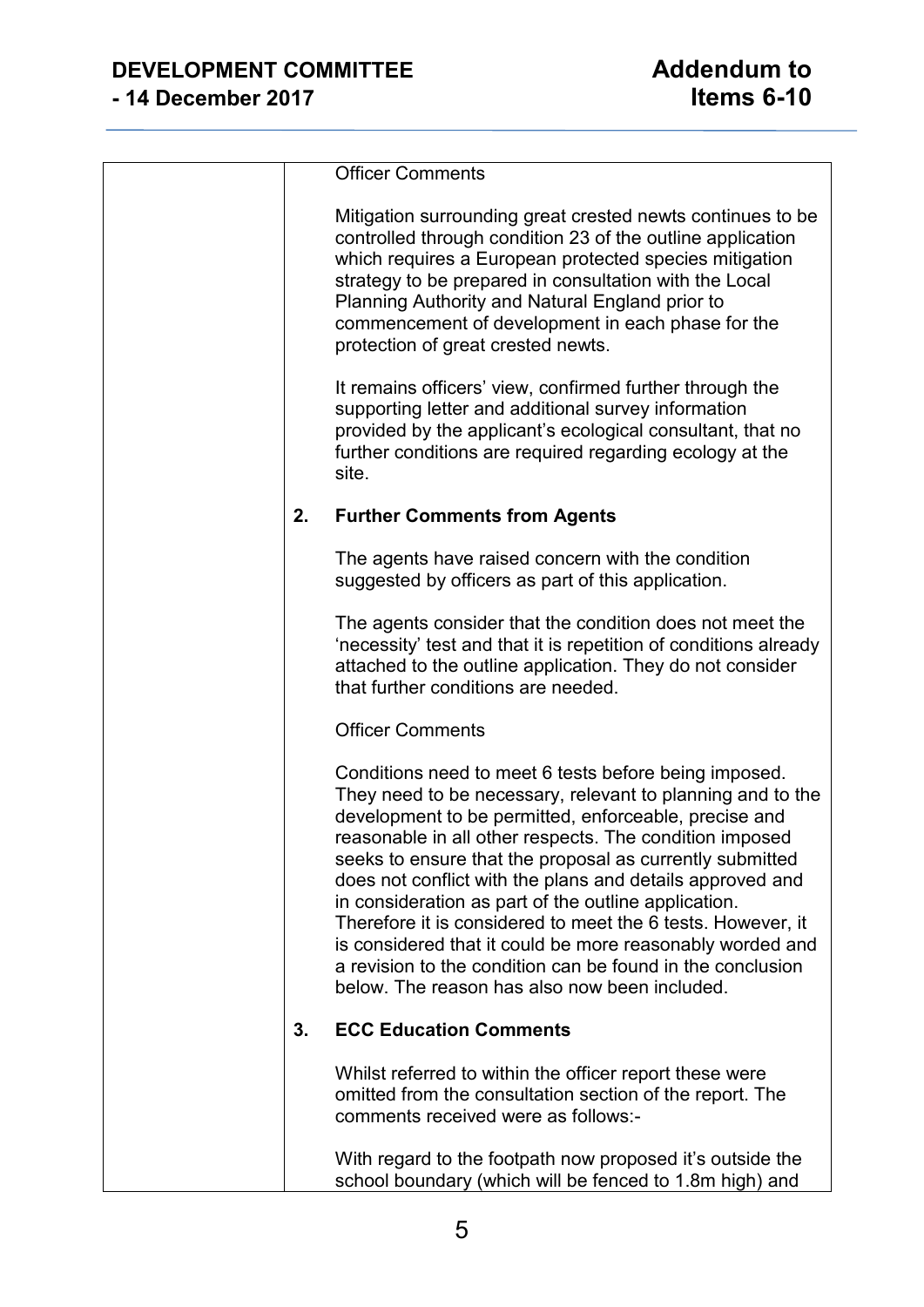# **DEVELOPMENT COMMITTEE**<br>14 December 2017 **Addendum to - 14 December 2017 Items 6-10**

|    |                   | the other side of a bund. As we usually have roads and<br>pathways abutting a school boundary, we have no issue<br>with a footpath, as designed by the applicant. However, on<br>inspecting the plans, I note a gas PRI is located near to the<br>school boundary. What is this and does this inhibit the<br>development of the proposed school site assume there<br>is a gas pipeline feeding it.                                                                                                                                                                                                                                                                                                                                                                  |
|----|-------------------|---------------------------------------------------------------------------------------------------------------------------------------------------------------------------------------------------------------------------------------------------------------------------------------------------------------------------------------------------------------------------------------------------------------------------------------------------------------------------------------------------------------------------------------------------------------------------------------------------------------------------------------------------------------------------------------------------------------------------------------------------------------------|
|    |                   | <b>Officer Comments</b>                                                                                                                                                                                                                                                                                                                                                                                                                                                                                                                                                                                                                                                                                                                                             |
|    | footpath.         | No further comments with regard to the location of the                                                                                                                                                                                                                                                                                                                                                                                                                                                                                                                                                                                                                                                                                                              |
|    |                   | With regard to the gas PRI, the agents have supplied<br>further information confirming that the PRI itself does not<br>impact the proposed school site as it falls outside of the<br>school boundary and within the developer land and that no<br>gas apparatus is proposed to enter the school boundary as<br>the new network will all run along the proposed<br>footpath/main spine road below ground. They go on to<br>advise that there will be sufficient capacity allowed for<br>within the PRI to provide a gas supply to the school in the<br>future; this will require a connection to the school boundary<br>in the future. Therefore, the positioning of the gas PRI is<br>not considered objectionable in relation to the positioning<br>of the school. |
| 4. | <b>Conclusion</b> |                                                                                                                                                                                                                                                                                                                                                                                                                                                                                                                                                                                                                                                                                                                                                                     |
|    |                   | Recommendation to remain as approval, subject to the<br>following revised condition:-                                                                                                                                                                                                                                                                                                                                                                                                                                                                                                                                                                                                                                                                               |
|    | (1)               | The strategic landscaping plan hereby agreed shall<br>only be implemented in accordance with the<br>following:-                                                                                                                                                                                                                                                                                                                                                                                                                                                                                                                                                                                                                                                     |
|    |                   | a. Proposed native hedgerow corridors shall be<br>provided across the site in accordance with<br>details submitted to and agreed in writing with<br>the Local Planning Authority as part of the<br>discharge of planning condition 21.                                                                                                                                                                                                                                                                                                                                                                                                                                                                                                                              |
|    |                   | b. The existing hedgerow to the north eastern<br>corner to the boundary with Rawreth Lane<br>shown as H001 on drawing no. 3878-D-1 within<br>the Arboricultural Impact Assessment produced<br>by Haydens as part of the approved outline<br>application 15/00362/OUT shall be retained.                                                                                                                                                                                                                                                                                                                                                                                                                                                                             |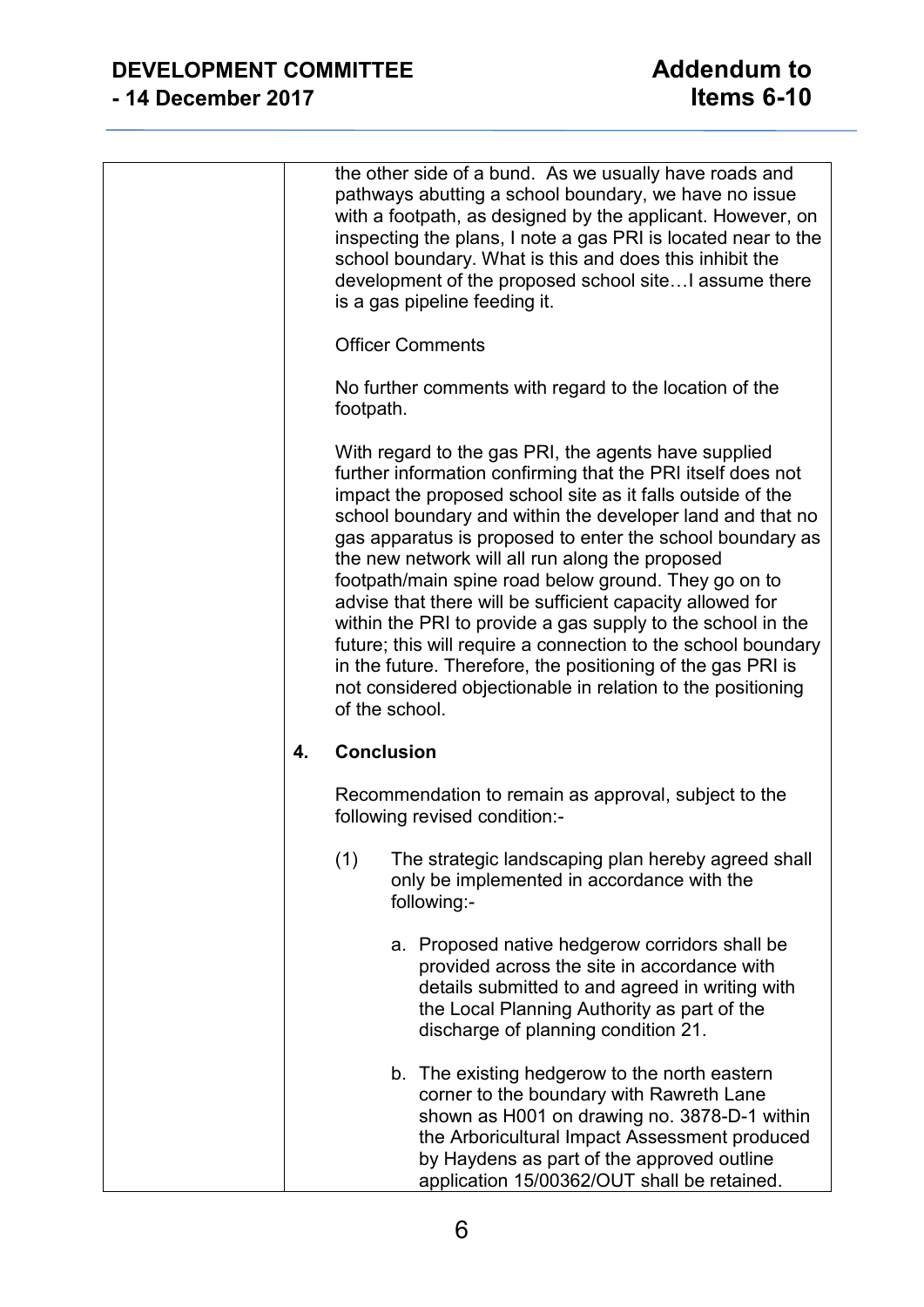### **DEVELOPMENT COMMITTEE Addendum to - 14 December 2017 Items 6-10**

|                      |    | c. The two trees identified as T003 and T004 on<br>drawing no. 3878-D-1 within the Arboricultural<br>Impact Assessment produced by Haydens as<br>part of the approved outline application<br>15/00362/OUT shall be removed.<br>d. The drainage scheme must accord with drawing<br>no. 47065807-DES-01 P7 by URS submitted as<br>part of application reference 17/00943/DOC or<br>an equivalent drawing as agreed through<br>condition 34 of the approved outline application<br>15/00362/OUT. |
|----------------------|----|-----------------------------------------------------------------------------------------------------------------------------------------------------------------------------------------------------------------------------------------------------------------------------------------------------------------------------------------------------------------------------------------------------------------------------------------------------------------------------------------------|
|                      |    | REASON: To ensure consistency and accuracy<br>between the plans and details agreed as part of the<br>outline application 15/00362/OUT and the approved<br>application.                                                                                                                                                                                                                                                                                                                        |
| Item <sub>8</sub>    | 1) | <b>Further Neighbour Letters</b>                                                                                                                                                                                                                                                                                                                                                                                                                                                              |
| <b>Land between</b>  |    |                                                                                                                                                                                                                                                                                                                                                                                                                                                                                               |
| <b>Star Lane and</b> |    | Two further letters have been received from the following                                                                                                                                                                                                                                                                                                                                                                                                                                     |
| Alexandra Road,      |    | addresses:-                                                                                                                                                                                                                                                                                                                                                                                                                                                                                   |
| South of High        |    |                                                                                                                                                                                                                                                                                                                                                                                                                                                                                               |
| <b>Street Great</b>  |    | High Street: 251, 277.                                                                                                                                                                                                                                                                                                                                                                                                                                                                        |
| Wakering.            |    |                                                                                                                                                                                                                                                                                                                                                                                                                                                                                               |
|                      |    | And which in the main make the following comments and<br>objections:-                                                                                                                                                                                                                                                                                                                                                                                                                         |
|                      |    | Still wholeheartedly object to this development.<br>$\circ$                                                                                                                                                                                                                                                                                                                                                                                                                                   |
|                      |    | $\circ$ I'm particularly concerned that I am unable to view the<br>plans. The website design lumps all the documents in<br>with the plans (I guess) which makes them extremely<br>difficult to locate. This is very unfair.                                                                                                                                                                                                                                                                   |
|                      |    | I am particularly concerned if the plans locate houses<br>$\circ$<br>that directly overlook or impose on my property (251)<br>High Street). If they must be built I would request that<br>gardens or municipal open space are placed closest to<br>existing properties.                                                                                                                                                                                                                       |
|                      |    | Access must not be via High Street, which is very over<br>$\bigcirc$<br>contested and unsafe for pedestrians.                                                                                                                                                                                                                                                                                                                                                                                 |
|                      |    | Over population already exists in the village - therefore<br>$\circ$<br>flats and small high density housing are not viable.                                                                                                                                                                                                                                                                                                                                                                  |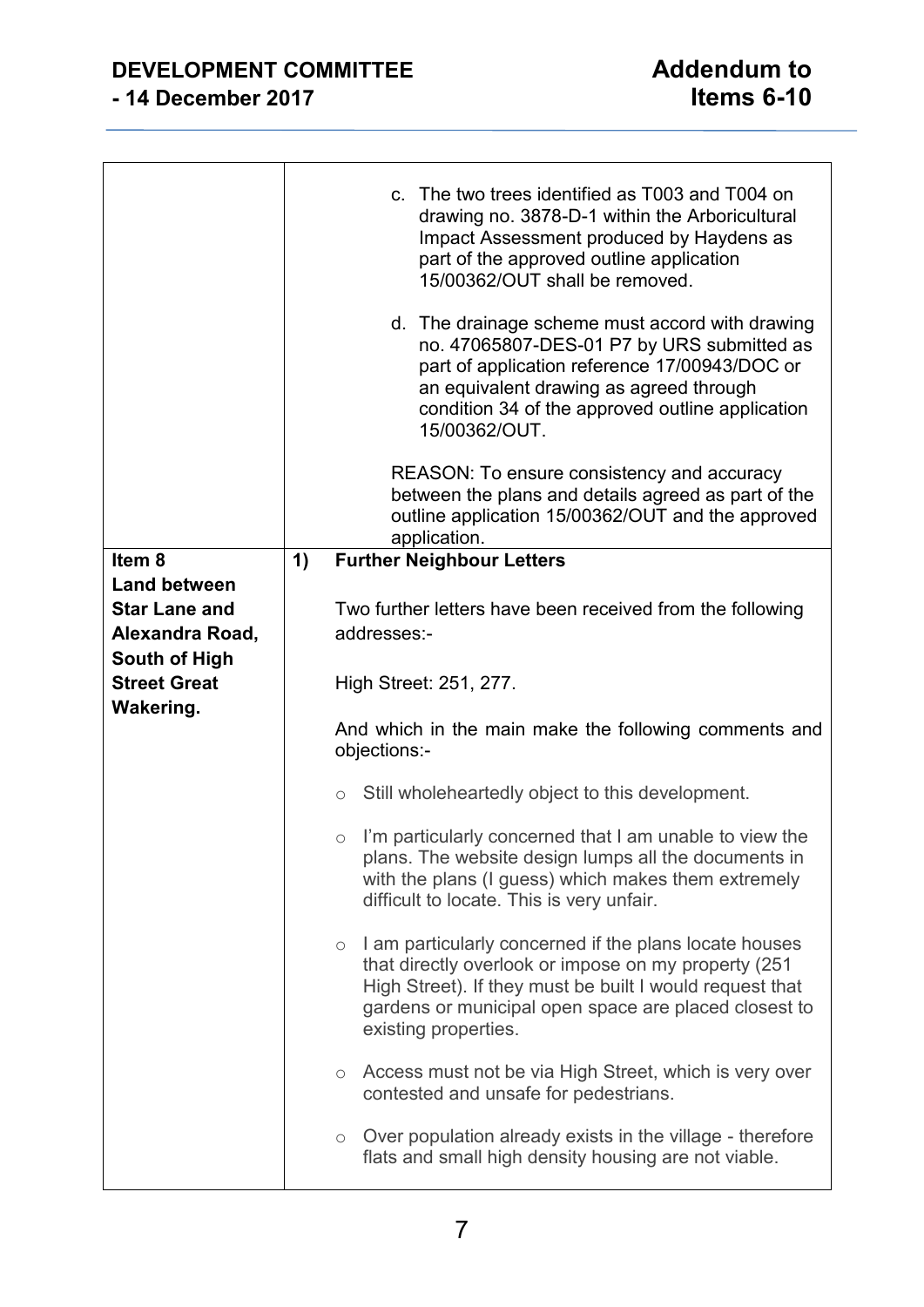# **DEVELOPMENT COMMITTEE**<br>14 December 2017 **Addendum to - 14 December 2017 Items 6-10**

| Item <sub>9</sub> | this access other than to construct and landscape the<br>emergency access.<br><b>Rochford Parish Council Response</b><br>1)                                                                                                                                                                                                                                                                                                                                                                                                              |
|-------------------|------------------------------------------------------------------------------------------------------------------------------------------------------------------------------------------------------------------------------------------------------------------------------------------------------------------------------------------------------------------------------------------------------------------------------------------------------------------------------------------------------------------------------------------|
|                   | damage that may occur to my property is made good<br>by the developer.<br>I would also request that no construction traffic uses<br>$\circ$                                                                                                                                                                                                                                                                                                                                                                                              |
|                   | A large willow tree is situated on the verge of the High<br>$\circ$<br>Street with the emergency access. Measures will need<br>to be put in place to ensure that there is no ground<br>heave by removing the tree and that any subsequent                                                                                                                                                                                                                                                                                                |
|                   | It is not clear if the emergency access path to the High<br>$\circ$<br>Street is to be a permanent right of way. This will have<br>a significant effect on my property and security. Please<br>can some consideration be given to our privacy by way<br>of low rise bollard lighting and a higher fence.                                                                                                                                                                                                                                 |
|                   | I would like to request some screening in place for the<br>$\bigcirc$<br>duration of construction to protect against wind blown<br>dust and debris causing harm and obscuring the<br>greenhouse glazing as I would not have access during<br>construction to clean it.                                                                                                                                                                                                                                                                   |
|                   | Land to the north of plots 123 - 125 indicates there will<br>$\bigcirc$<br>be some tree planting on the edge of the development.<br>It is not clear if there is to be a ditch or embankment.<br>My property and my neighbours enjoy a south facing<br>garden. Any planting will have a detrimental effect on<br>our outlook and will cast shade on our gardens and in<br>particular my substantial green house as I am a keen<br>horticulturalist. Any trees over 2m in height will put the<br>greenhouse in shade rendering it useless. |
|                   | Significant investment in the village upkeep and<br>$\circ$<br>facilities must be secured.<br>Bus services and travel links have to be reviewed.<br>$\circ$                                                                                                                                                                                                                                                                                                                                                                              |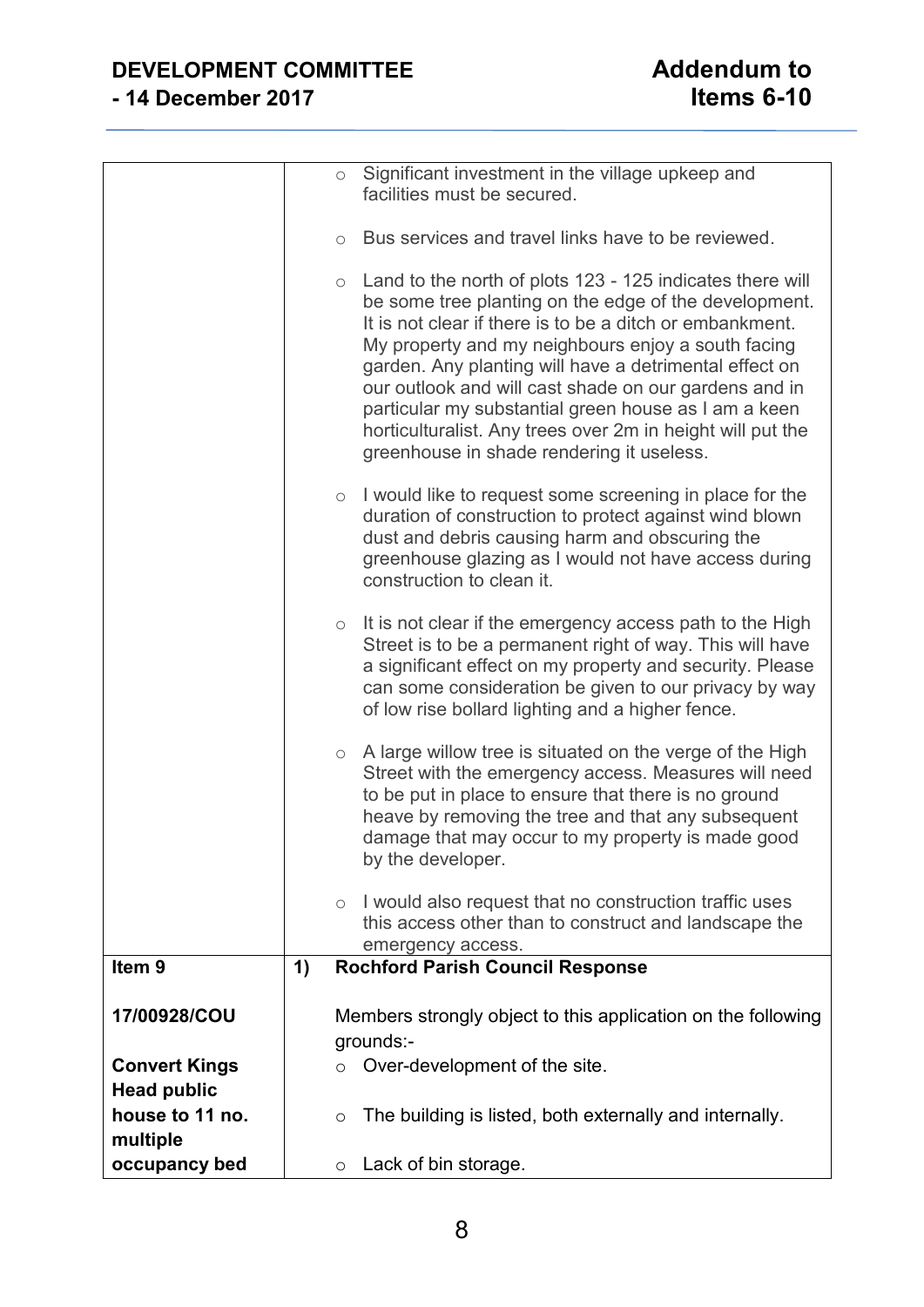| sitting units and 3 |    | Internal partition walls are not in keeping with the listed<br>$\circ$                                                                                                                                                                                                                                                                                                                                                  |
|---------------------|----|-------------------------------------------------------------------------------------------------------------------------------------------------------------------------------------------------------------------------------------------------------------------------------------------------------------------------------------------------------------------------------------------------------------------------|
| no self contained   |    | building.                                                                                                                                                                                                                                                                                                                                                                                                               |
| shop units          |    |                                                                                                                                                                                                                                                                                                                                                                                                                         |
|                     |    | Concerns about the structure of the building,<br>$\circ$<br>particularly the top storey.                                                                                                                                                                                                                                                                                                                                |
|                     |    | A safety report on the impact of this change of use in<br>$\circ$<br>the area.                                                                                                                                                                                                                                                                                                                                          |
|                     |    | Members understand other applications to change the<br>$\circ$<br>use of commercial properties to residential have been<br>refused in the Market Square.                                                                                                                                                                                                                                                                |
|                     |    | Members were also concerned about car parking.<br>$\circ$                                                                                                                                                                                                                                                                                                                                                               |
|                     |    | <b>Officer Comments</b>                                                                                                                                                                                                                                                                                                                                                                                                 |
|                     |    | Irrespective of the concerns made, officers consider that<br>the proposal meets national and local planning policy.                                                                                                                                                                                                                                                                                                     |
|                     | 2) | <b>ECC Highways Response</b>                                                                                                                                                                                                                                                                                                                                                                                            |
|                     |    | As stated in the Parking Standards Design and Good<br>Practice September 2009, a lower provision of vehicle<br>parking may be appropriate in areas where there is good<br>access to alternative forms of transport and the proposal<br>site is considered to be in a sustainable location in the<br>immediate vicinity of Rochford town centre with good<br>access to public transport and other facilities, therefore. |
|                     |    | From a highway and transportation perspective the impact<br>of the proposal is acceptable to the Highway Authority<br>subject to the following conditions:-                                                                                                                                                                                                                                                             |
|                     |    | 1. Cycle parking shall be provided in accordance with the<br>EPOA Parking Standards. The approved facility shall<br>be secure, convenient, covered and provided prior to<br>occupation and retained at all times.                                                                                                                                                                                                       |
|                     |    | 2. Prior to commencement of the development, the areas<br>within the curtilage of the site for the purpose of loading                                                                                                                                                                                                                                                                                                   |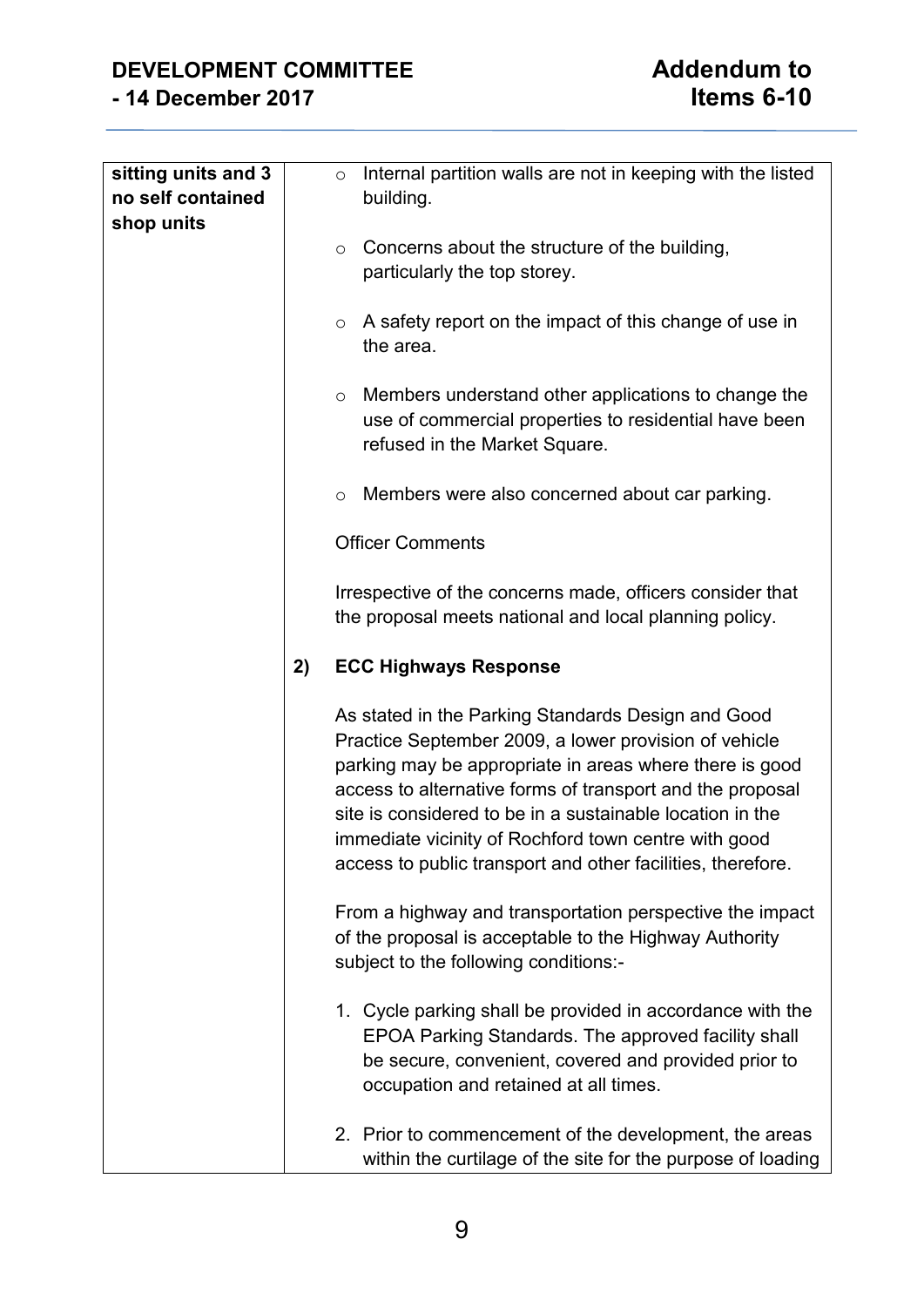|    | /unloading/reception and storage of building materials            |
|----|-------------------------------------------------------------------|
|    | and manoeuvring of all vehicles, including construction           |
|    | traffic, shall be provided clear of the highway.                  |
|    |                                                                   |
|    | 3. Prior to first occupation of the proposed dwellings the        |
|    | developer shall be responsible for the provision and              |
|    | implementation of a Residential Travel Information                |
|    | Pack for sustainable transport, approved by Essex                 |
|    | County Council, to include six one day travel vouchers            |
|    | for use with the relevant local public transport operator.        |
|    |                                                                   |
|    | One pack per dwelling.                                            |
|    | <b>Officer Comments</b>                                           |
|    |                                                                   |
|    | It is considered that sufficient cycle parking is provided        |
|    | within nearby Back Lane car park. Condition 2 is not              |
|    | considered reasonable here as there is nowhere within the         |
|    | curtilage of the site whereby such storage/reception could        |
|    | take place. As the property is within multiple occupation it      |
|    | is not considered that condition 3 would be appropriate           |
|    |                                                                   |
|    | here.                                                             |
| 3) | <b>Neighbour Responses</b>                                        |
|    |                                                                   |
|    | Responses have been received from the following                   |
|    | addresses: 27 - 31 South Street (The Gunnery), 26 North           |
|    | Street, 9 West Street and The Old Forge, Back Lane,               |
|    | which can be summarised as follows:-                              |
|    | It is a listed building grade II and in a Conservation<br>$\circ$ |
|    | Area, and is contrary to the Rochford Town Centre                 |
|    | Area Action Plan.                                                 |
|    |                                                                   |
|    | We already have enough anti-social behaviour in the<br>O          |
|    | Square and this application for proposed development              |
|    | of the Kings Head can only make the situation worse.              |
|    | We already have two other homes of multiple                       |
|    | occupation in the town and any more will be putting a             |
|    | stain on the character of a town of historic interest.            |
|    |                                                                   |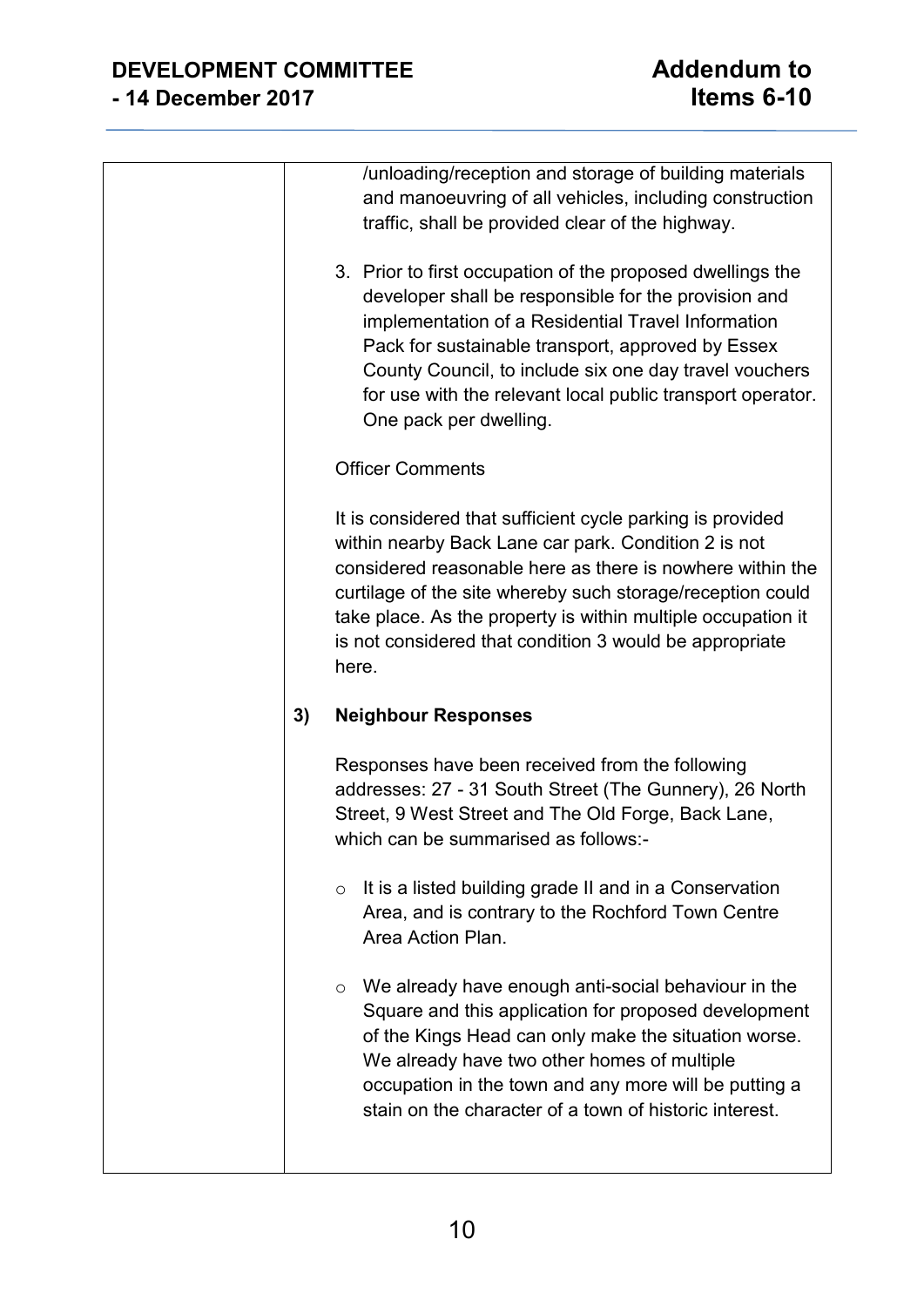# **DEVELOPMENT COMMITTEE**<br>14 December 2017 14 December 2017 **- 14 December 2017 Items 6-10**

| $\circ$ | It has safety issues – fire escape immediately onto the<br>road with buses pulling in all the time. There seems to<br>be no mention of access in the design and no mention<br>of parking. |
|---------|-------------------------------------------------------------------------------------------------------------------------------------------------------------------------------------------|
| $\circ$ | Rochford District Council seems intent on destroying<br>the lovely historic town of Rochford instead of<br>improving it for the residents.                                                |
| O       | Council strategy for the Market Square is to maintain<br>and promote commercial activity.                                                                                                 |
| O       | Listed iconic and historical building.                                                                                                                                                    |
| $\circ$ | Density of development inappropriate in this position.                                                                                                                                    |
| O       | No parking provision available.                                                                                                                                                           |
| O       | Economic balance of shops and residential<br>inappropriate.                                                                                                                               |
| O       | Potential fire hazard for the Market Square.                                                                                                                                              |
| O       | No recreational facility for tenants.                                                                                                                                                     |
| $\circ$ | Drainage not capable of accommodating mass use<br>(already a drains problem in the alley way).                                                                                            |
| O       | Probable escalation of anti-social activity in the Market<br>Square; a threat to existing businesses.                                                                                     |
| $\circ$ | In a nutshell – totally inappropriate use of a much loved<br>building.                                                                                                                    |
| $\circ$ | I am the Practice Manager for the adjacent property,<br>Oak Dental Rochford, and feel this would not be a<br>suitable location for social bedsits.                                        |
| O       | This property has been a public house for over 200<br>years and as you are aware is a Grade 2 listed<br>building. To deviate its heritage would be tragic for                             |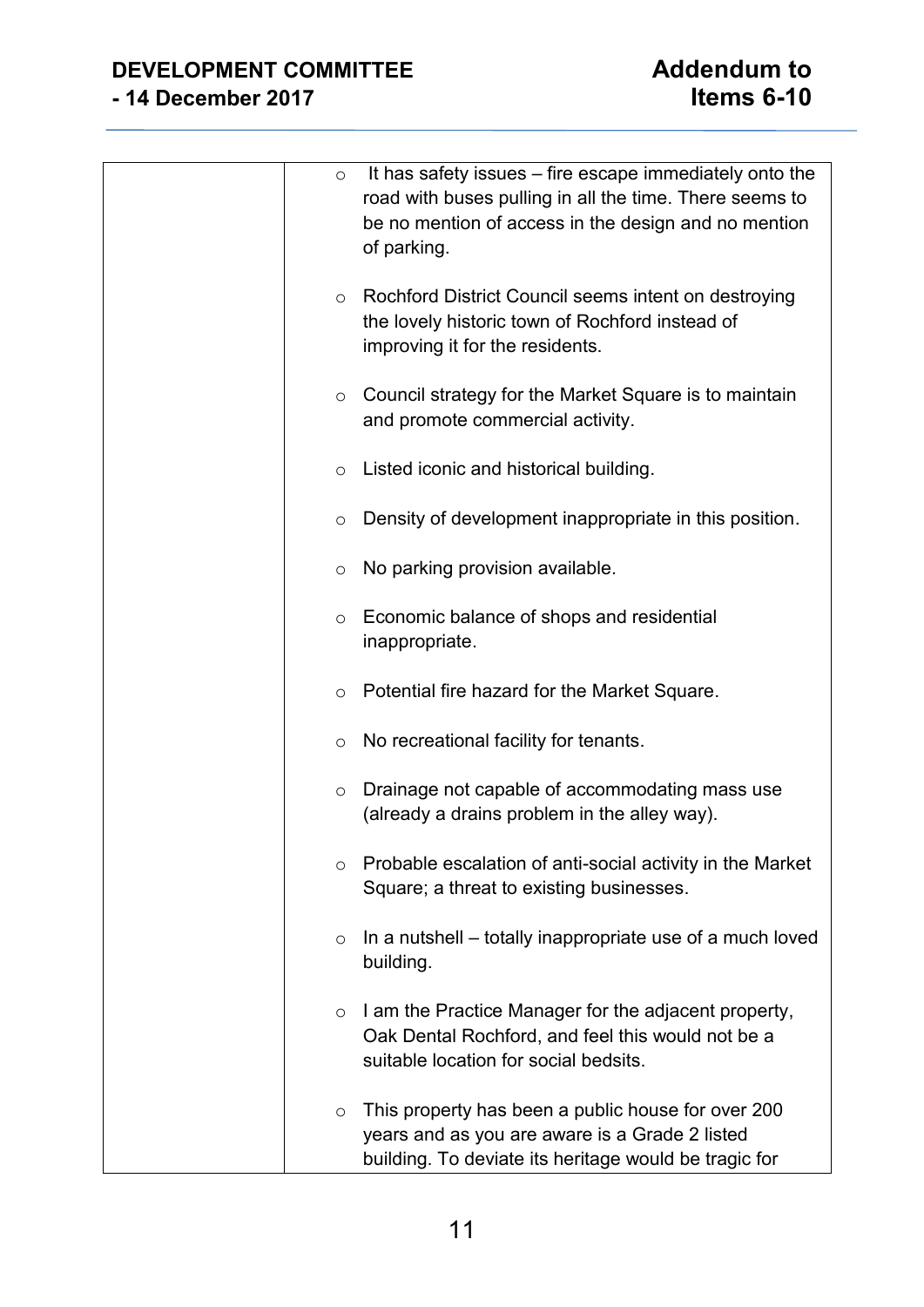|    | Rochford.                                                                                                                                                                                                                                                                                                                                                                                                                                |
|----|------------------------------------------------------------------------------------------------------------------------------------------------------------------------------------------------------------------------------------------------------------------------------------------------------------------------------------------------------------------------------------------------------------------------------------------|
|    | Located in the Market Square - this building is<br>$\circ$<br>surrounded by local businesses like us. To convert this<br>historic building would be a huge mistake. Rochford<br>already has a big problem with drugs and alcohol<br>abuse and I feel this would only make this worse. We<br>have no local policing since the station was closed a<br>few years back. What provisions have been made for<br>parking for these residences? |
|    | Being a dental practice directly next door, we have<br>$\circ$<br>concerns with anti-social noise during our working<br>hours.                                                                                                                                                                                                                                                                                                           |
|    | I do not understand why this application is even being<br>$\circ$<br>considered. It is not in keeping with the area and can<br>only bring it down. We do not need more flats; we do<br>not have enough parking as it is. We do not have the<br>Police to manage these places. We do not want bedsits<br>in Rochford.                                                                                                                     |
|    | <b>Officer Comments</b>                                                                                                                                                                                                                                                                                                                                                                                                                  |
|    | Irrespective of the concerns made, officers consider that<br>the proposal meets national and local planning policy.                                                                                                                                                                                                                                                                                                                      |
| 4) | <b>Supporting Letter</b>                                                                                                                                                                                                                                                                                                                                                                                                                 |
|    | A supporting letter has been provided from 18 South Street<br>which states as follows:-                                                                                                                                                                                                                                                                                                                                                  |
|    | My property is situated next door to 22 South Street,<br>$\circ$<br>which has been developed into new residential<br>accommodation.                                                                                                                                                                                                                                                                                                      |
|    | Before the development started I had constant issues<br>$\circ$<br>with a local gang of young people who would regularly<br>throw stones, break into the empty buildings causing<br>noise and damage to my property as well. On one<br>occasion the garages at the rear of the empty property                                                                                                                                            |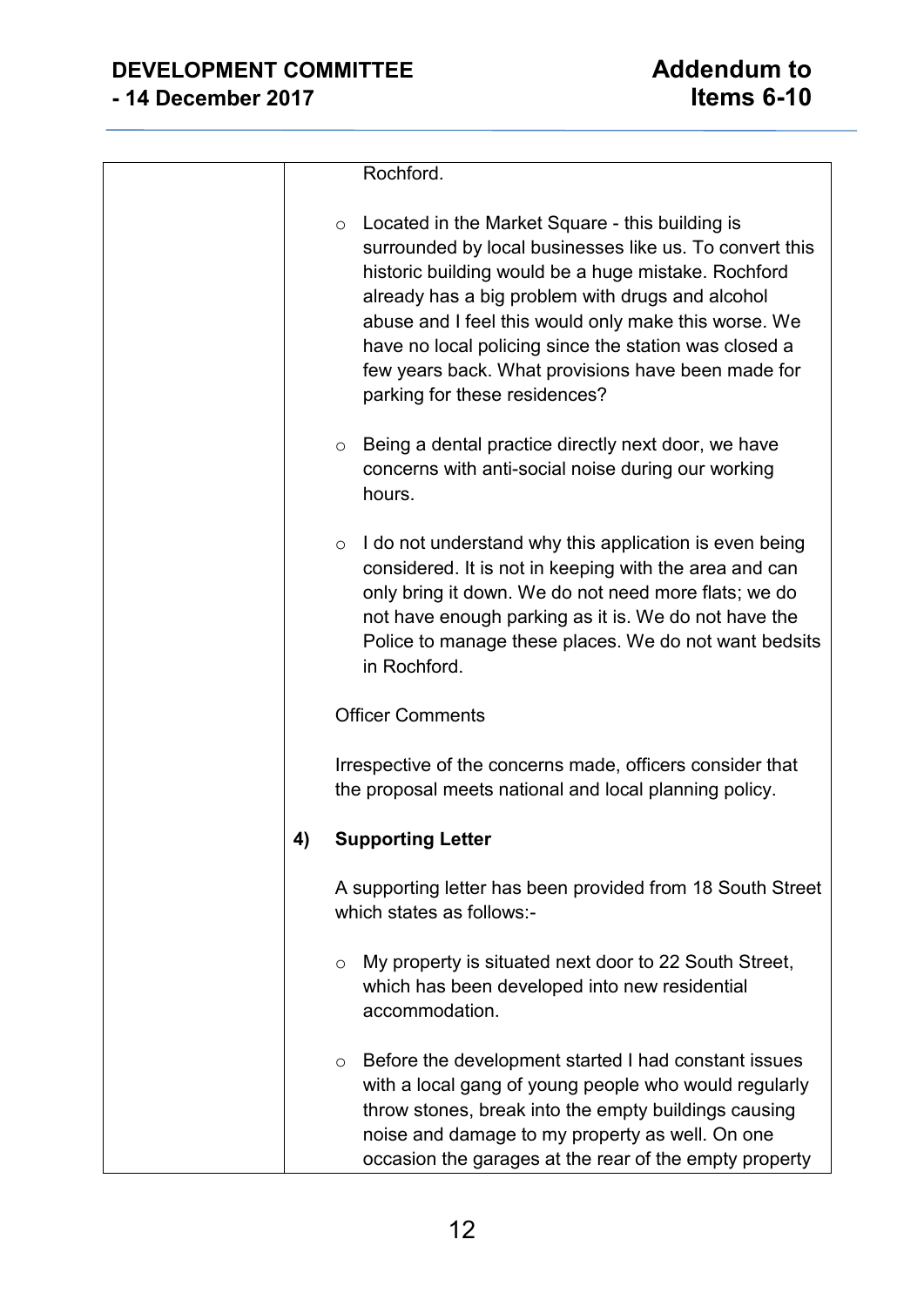|         | were set on fire, which caused great distress as they<br>are within 3 metres of my property.                                                                                                                                                                                                                                |
|---------|-----------------------------------------------------------------------------------------------------------------------------------------------------------------------------------------------------------------------------------------------------------------------------------------------------------------------------|
| $\circ$ | The owners of the property contacted me before the<br>start of the building works and provided me with their<br>contact details. When any issues occurred they always<br>answered and responded straight away. They rectified<br>issues and also carried out repairs to my own property<br>from damage caused by vandalism. |
| $\circ$ | They took the costly decision to install overnight and<br>weekend security whilst conversion was taking place to<br>alleviate any issues.                                                                                                                                                                                   |
| $\circ$ | There was no disruption to me whilst the building works<br>were ongoing and I was always kept informed if there<br>were any potential points that would cause me an<br>issue; there were none.                                                                                                                              |
| $\circ$ | Since the property has been occupied I haven't<br>experienced any of the problems that I had before.                                                                                                                                                                                                                        |
| $\circ$ | The property has been maintained and managed to a<br>very high standard.                                                                                                                                                                                                                                                    |
| $\circ$ | The owners have restored the building very much in<br>keeping with the historical heritage of Rochford. I have<br>lived in Rochford since 1961 and I am very passionate<br>about my local area.                                                                                                                             |
|         | <b>Officer Comments</b>                                                                                                                                                                                                                                                                                                     |
|         | Officers consider that the supporting information assists in<br>providing clarity regarding the concerns raised within the<br>previous Committee meeting.                                                                                                                                                                   |
| 5)      | <b>Conclusion</b>                                                                                                                                                                                                                                                                                                           |
|         | The recommendation remains as approval, subject to<br>conditions.                                                                                                                                                                                                                                                           |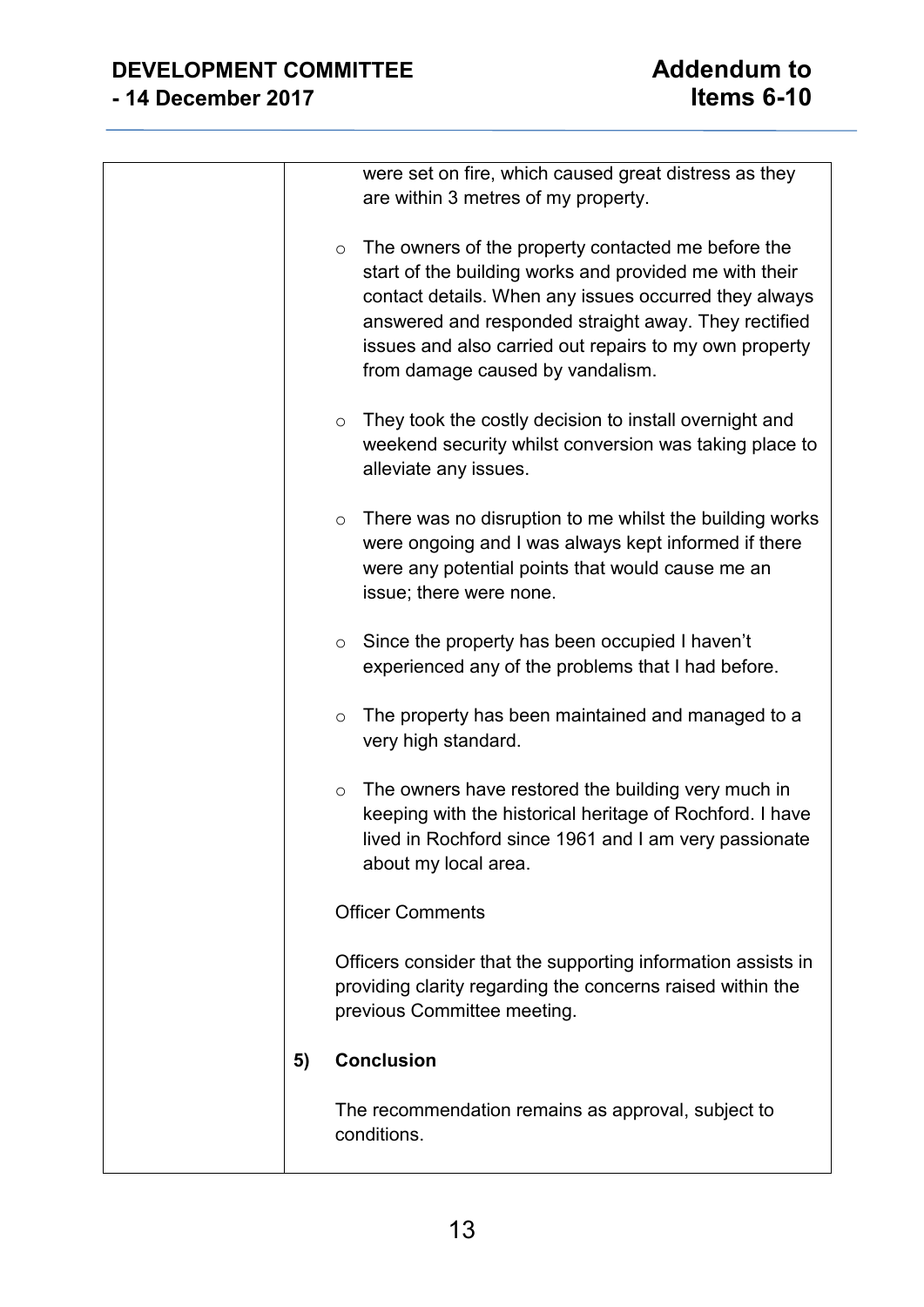# **DEVELOPMENT COMMITTEE Addendum to - 14 December 2017 Items 6-10**

 $\mathbf{r}$ 

 $\overline{\phantom{0}}$ 

| Item 10                                                                                                                                                                    | 1) | <b>Rochford Parish Council Response</b>                                                                                                                                                                                                                                                                                                                                                                                                                                                                                                                                                                                                                                                                                                                                                                                                                                                                                                                                                                                                                                                                                                                                                                                                                                                                                                                                                                                                                                                                                                                                               |
|----------------------------------------------------------------------------------------------------------------------------------------------------------------------------|----|---------------------------------------------------------------------------------------------------------------------------------------------------------------------------------------------------------------------------------------------------------------------------------------------------------------------------------------------------------------------------------------------------------------------------------------------------------------------------------------------------------------------------------------------------------------------------------------------------------------------------------------------------------------------------------------------------------------------------------------------------------------------------------------------------------------------------------------------------------------------------------------------------------------------------------------------------------------------------------------------------------------------------------------------------------------------------------------------------------------------------------------------------------------------------------------------------------------------------------------------------------------------------------------------------------------------------------------------------------------------------------------------------------------------------------------------------------------------------------------------------------------------------------------------------------------------------------------|
| 17/00974/LBC                                                                                                                                                               |    | As per item 9 above.                                                                                                                                                                                                                                                                                                                                                                                                                                                                                                                                                                                                                                                                                                                                                                                                                                                                                                                                                                                                                                                                                                                                                                                                                                                                                                                                                                                                                                                                                                                                                                  |
| <b>Convert Kings</b>                                                                                                                                                       | 2) | <b>Neighbour Responses</b>                                                                                                                                                                                                                                                                                                                                                                                                                                                                                                                                                                                                                                                                                                                                                                                                                                                                                                                                                                                                                                                                                                                                                                                                                                                                                                                                                                                                                                                                                                                                                            |
| <b>Head public</b><br>house to 11 no<br>multiple<br>occupancy bed<br>sitting units and 3<br>no self contained<br>shop units and<br>internal and<br>external<br>alterations |    | Responses have been received from the following<br>addresses: 9 Brayers Mews, 28 North Street and 80<br>Oxford Road, which can be summarised as follows:-<br>This development is totally unsuitable for the building<br>$\circ$<br>and this surrounding area. It is situated in the Market<br>Square where current and new businesses and<br>services should be supported and encouraged. Over<br>the last few years Rochford has lost vital services, ie,<br>Police station, college, supermarket and smaller<br>independent businesses. I feel that the location and<br>history of the premises means that it should not be<br>permitted a change of use to residential.<br>I feel that as a listed building the whole town should be<br>$\circ$<br>able to enjoy it. Rochford is an historic town and more<br>should be done to promote the buildings we have. The<br>occupancy could add to already congested parking<br>areas, something I feel strongly about as a resident<br>who has a car and no parking space.<br>This application was refused and altered by reducing<br>the number of occupants. The building is of historic<br>value to Rochford and I feel to turn it into bedsits will<br>lower this value. Also there is no parking for any<br>vehicles and it will bring increased congestion. My<br>personal view is the area is already being over-<br>developed with housing and this will bring an added<br>strain on resources.<br>In addition, the addresses written on the report as '68<br>$\circ$<br>South Street' should be recorded as '6B South Street'. |